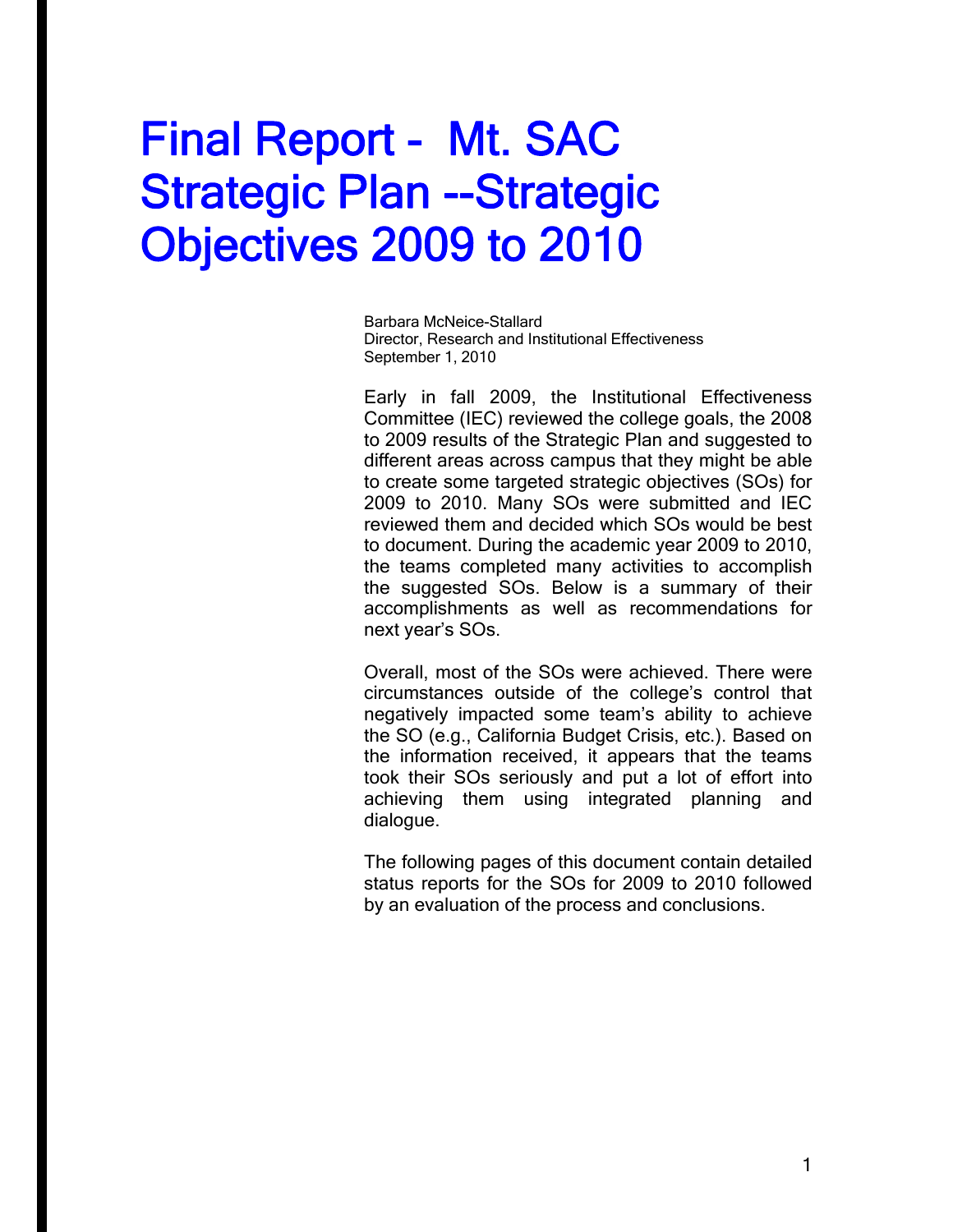# **Status Report for SOs**

**College Goal 1**: **The College will secure funding that support exemplary programs and services.** 

| <b>Strategic Objectives:</b>                                                                                                                                        | <b>Status</b>                                                                                                                                                                                                                                                                                                                                                           |  |
|---------------------------------------------------------------------------------------------------------------------------------------------------------------------|-------------------------------------------------------------------------------------------------------------------------------------------------------------------------------------------------------------------------------------------------------------------------------------------------------------------------------------------------------------------------|--|
| Secure Foundation funding of \$1.1 Million in<br>fiscal year 2009-2010 for scholarships,<br>campus educational projects and capital                                 | Objective not met. Given the economy, the college did well<br>to raise \$ 972,000 in fiscal year 2009-2010                                                                                                                                                                                                                                                              |  |
| campaign. (Mt. SAC Foundation)                                                                                                                                      | Recommendation for 2009 to 2010: Keep the same SO, but<br>change the dollar amount to \$1.8 Million.                                                                                                                                                                                                                                                                    |  |
| Maintain an average funding success rate of<br>no less than 80%, defined as number of<br>grants funded divided by number of<br>proposals submitted. (Grants Office) | Objective met. During FY 2008-09, of the 19 new proposals<br>submitted, only one (1) was not funded, for a funding<br>success rate of 95%. These funded grants totaled<br>\$2,247,888.                                                                                                                                                                                  |  |
|                                                                                                                                                                     | During FY 2009-10, of the 16 new proposals submitted, only<br>two (2) were not funded. However, since two (2) are still<br>pending, it is not yet possible to determine the funding<br>success rate for the fiscal year. Disregarding those<br>proposals that are still pending, the funding success rate is<br>currently 86%. These funded grants totaled \$3,409,674. |  |
|                                                                                                                                                                     | Recommendation for next year: Keep the same SO.                                                                                                                                                                                                                                                                                                                         |  |

| College Goal 2: The College will prepare students for success through the development of                                                                          |                                                                                                                                                                                                                                                                                                                                                                                                                                                                                                                                                                                                                 |  |
|-------------------------------------------------------------------------------------------------------------------------------------------------------------------|-----------------------------------------------------------------------------------------------------------------------------------------------------------------------------------------------------------------------------------------------------------------------------------------------------------------------------------------------------------------------------------------------------------------------------------------------------------------------------------------------------------------------------------------------------------------------------------------------------------------|--|
| exemplary programs and services.                                                                                                                                  |                                                                                                                                                                                                                                                                                                                                                                                                                                                                                                                                                                                                                 |  |
| <b>Strategic Objectives:</b>                                                                                                                                      | <b>Status</b>                                                                                                                                                                                                                                                                                                                                                                                                                                                                                                                                                                                                   |  |
| By June 2010, a minimum of 90% of<br>courses will have at least two Student<br>Learning Outcomes (SLOs) identified and<br>two means for assessment. (Instruction) | Objective met. By August 2010, 95% of the active courses<br>had two SLOs and two means of assessment.<br>Recommendation for next year: As this SO has been met,<br>remove it.                                                                                                                                                                                                                                                                                                                                                                                                                                   |  |
| By 2015, the College will improve the<br>average student success rate for distance<br>learning courses by 2% over the 2008<br>baseline. (Instruction)             | Objective ongoing. In 2009-10, the distance learning<br>committee and Online Learning Support Center improved<br>communication with students about expectations of academic<br>rigor in distance learning courses in schedule of classes and<br>on web pages; included prerequisites information in schedule<br>matrix on the Distance Learning homepage; encouraged<br>students to use the online readiness survey through the web<br>page; worked with IT to display more readily any on-campus<br>requirements; piloted online tutoring for two sections.<br>Recommendation for next year: Keep the same SO. |  |
| 65% of students enrolled in the 2009<br>Summer Bridge Program will complete six<br>or more units in spring of 2010. (Student<br>Services)                         | Objective met. Based on the number of students who<br>participated in the 2009 Summer Bridge program and were<br>enrolled in Spring 2010 (215 students), 77% of the students<br>successfully completed 6 or more units in spring 2010.<br>Recommendation for next year: Keep the same SO.                                                                                                                                                                                                                                                                                                                       |  |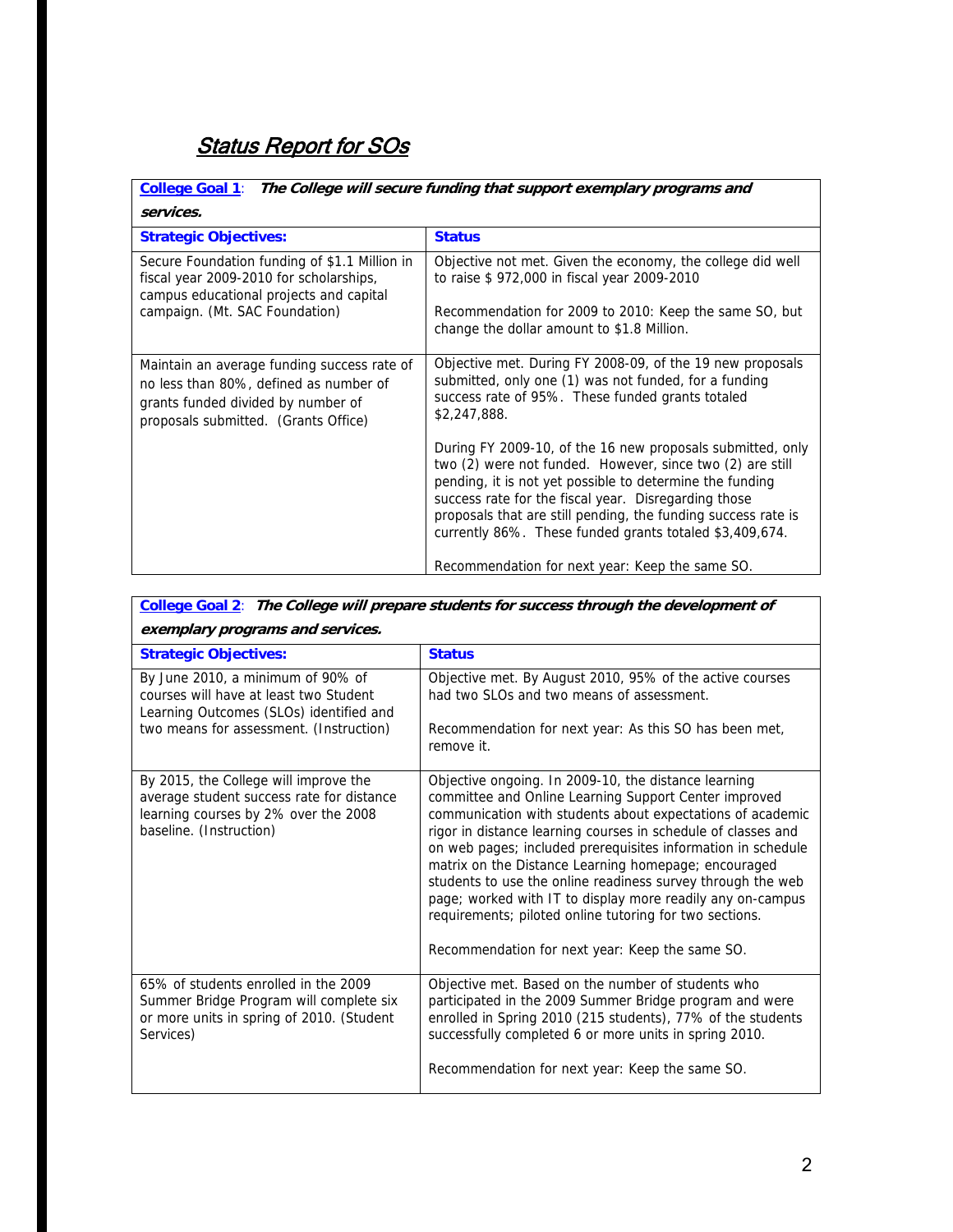**College Goal 3**: **The College will improve career/vocational training opportunities to help students maintain professional currency and achieve individual goals.** 

| <b>Strategic Objectives:</b>                                                                                                                                                                                                                                                                                                                                                                                           | <b>Status</b> |                                                                                                                                                                                                                                                                                                                                                                                                                                                                                                                                                                                                                           |                                           |  |
|------------------------------------------------------------------------------------------------------------------------------------------------------------------------------------------------------------------------------------------------------------------------------------------------------------------------------------------------------------------------------------------------------------------------|---------------|---------------------------------------------------------------------------------------------------------------------------------------------------------------------------------------------------------------------------------------------------------------------------------------------------------------------------------------------------------------------------------------------------------------------------------------------------------------------------------------------------------------------------------------------------------------------------------------------------------------------------|-------------------------------------------|--|
| For 2009-10, the following College<br>programs will achieve a pass rate of 90%<br>or higher for its graduates on the national<br>licensing and certification: Psych Tech,<br>Emergency Medical, Aircraft Maintenance,<br>Respiratory Therapy, Nursing, and                                                                                                                                                             |               | Objective Met. The following table indicates the pass rate for<br>six programs. Five out of the six had pass rates above 90%.<br>Due to the nature of the data collected and the different<br>methods used, it is not possible to create an average pass<br>rate across the college.                                                                                                                                                                                                                                                                                                                                      |                                           |  |
| Histotechnology). (Instruction)                                                                                                                                                                                                                                                                                                                                                                                        |               | Name of Program                                                                                                                                                                                                                                                                                                                                                                                                                                                                                                                                                                                                           | <b>Licensure Exam</b><br><b>Pass Rate</b> |  |
|                                                                                                                                                                                                                                                                                                                                                                                                                        |               | Psychiatric Technician                                                                                                                                                                                                                                                                                                                                                                                                                                                                                                                                                                                                    | 83%                                       |  |
|                                                                                                                                                                                                                                                                                                                                                                                                                        |               | Medical<br>Emergency<br><b>Services</b>                                                                                                                                                                                                                                                                                                                                                                                                                                                                                                                                                                                   | 100%                                      |  |
|                                                                                                                                                                                                                                                                                                                                                                                                                        |               | Aircraft Maintenance                                                                                                                                                                                                                                                                                                                                                                                                                                                                                                                                                                                                      | 100%                                      |  |
|                                                                                                                                                                                                                                                                                                                                                                                                                        |               | Respiratory Therapy                                                                                                                                                                                                                                                                                                                                                                                                                                                                                                                                                                                                       | 100%                                      |  |
|                                                                                                                                                                                                                                                                                                                                                                                                                        |               | <b>Nursing</b>                                                                                                                                                                                                                                                                                                                                                                                                                                                                                                                                                                                                            | 95.83%                                    |  |
|                                                                                                                                                                                                                                                                                                                                                                                                                        |               | Histotechnology                                                                                                                                                                                                                                                                                                                                                                                                                                                                                                                                                                                                           | 93%                                       |  |
|                                                                                                                                                                                                                                                                                                                                                                                                                        |               | Recommended for next year is: Keep same SO.                                                                                                                                                                                                                                                                                                                                                                                                                                                                                                                                                                               |                                           |  |
| During the 2009-10 academic year, the<br>College will determine the number of<br>courses in vocational TOP codes meeting a<br>two-year review cycle, develop a plan to<br>ensure all courses in vocational TOP codes<br>are on a two-year review cycle, and based<br>on the plan, phase-in a two-year review<br>process for all courses in a vocational TOP<br>codes during the 2010-11 review cycle.<br>(Instruction) | semester.     | A proposal for a two year review process for CTE courses was<br>presented and reviewed by the Curriculum and Instruction<br>Council (C&I). The Council recommended that the proposal<br>be placed on hold pending the gathering of additional<br>information about Ed Code mandates for CTE courses at the<br>ASCCC Curriculum Institute held in July 2010. A revised<br>proposal, incorporating Ed Code requirements for CTE course<br>review, will be presented to C&I early in the fall 2010<br>Recommendation for next year: Keep the same SO, but with<br>edits as needed based on the final outcome from fall 2010. |                                           |  |

| <b>College Goal 4:</b> The College will improve the quality of its partnerships with business and<br>industry, the community, and other educational institutions. |                                                                                                                                                                                                                                                              |  |
|-------------------------------------------------------------------------------------------------------------------------------------------------------------------|--------------------------------------------------------------------------------------------------------------------------------------------------------------------------------------------------------------------------------------------------------------|--|
| <b>Strategic Objectives:</b>                                                                                                                                      | <b>Status</b>                                                                                                                                                                                                                                                |  |
| The President will meet with all local school<br>superintendents at least once during 2009-<br>2010. (President's Office)                                         | Objective not met. The President met with the K-12<br>superintendents of Walnut Valley Unified, Rowland Unified,<br>Hacienda-La Puente Unified, Pomona Unified, Bonita Unified,<br>and Covina Unified.<br>Recommendation for 2009 to 2010: Keep the same SO. |  |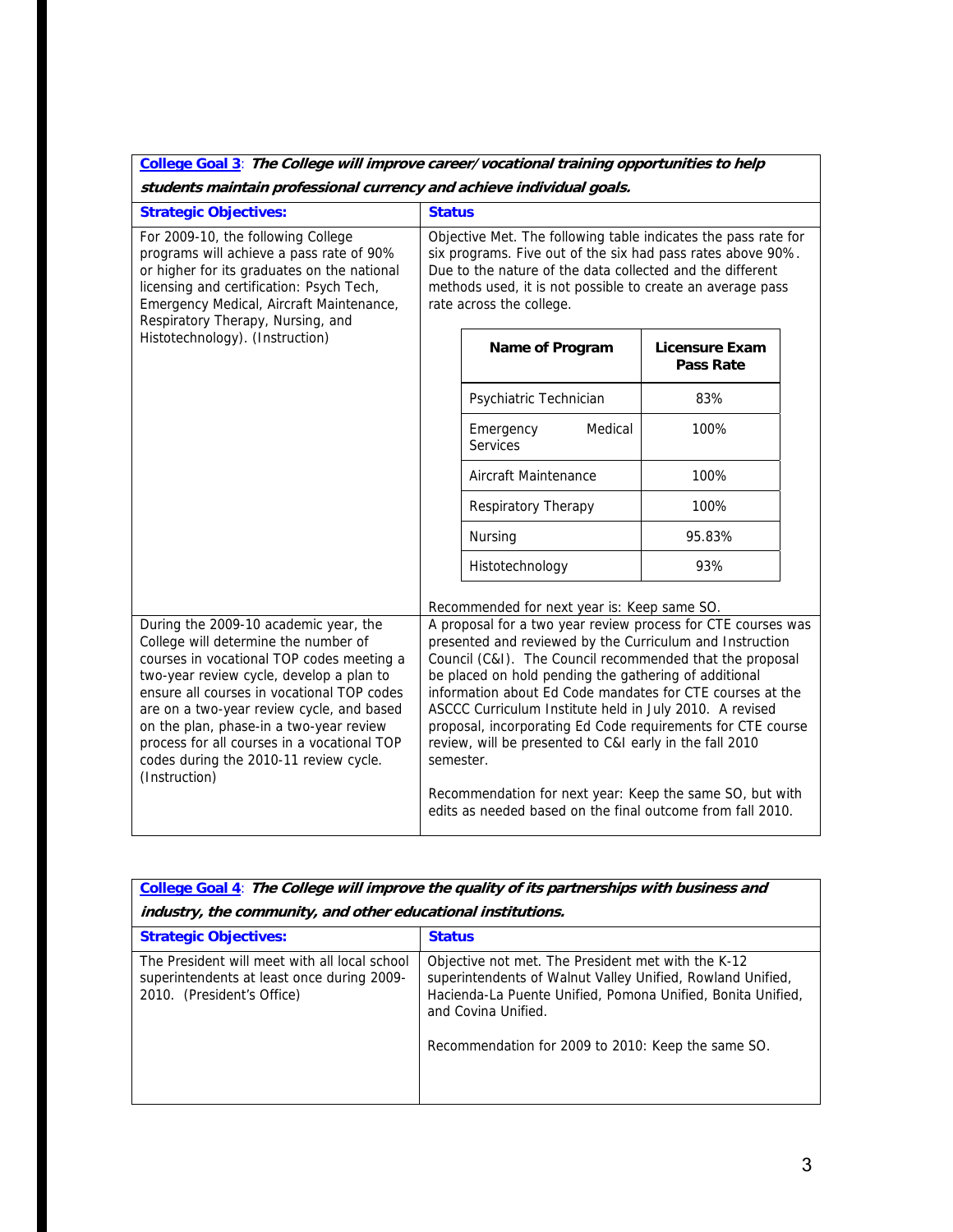| College Goal 4: The College will improve the quality of its partnerships with business and                                                                                                          |                        |                                                                                                                                                                    |                                                                                                                                                                                                                                                                                                                                                                                                                                                                                                                                                                                                                                               |
|-----------------------------------------------------------------------------------------------------------------------------------------------------------------------------------------------------|------------------------|--------------------------------------------------------------------------------------------------------------------------------------------------------------------|-----------------------------------------------------------------------------------------------------------------------------------------------------------------------------------------------------------------------------------------------------------------------------------------------------------------------------------------------------------------------------------------------------------------------------------------------------------------------------------------------------------------------------------------------------------------------------------------------------------------------------------------------|
| industry, the community, and other educational institutions.                                                                                                                                        |                        |                                                                                                                                                                    |                                                                                                                                                                                                                                                                                                                                                                                                                                                                                                                                                                                                                                               |
| <b>Strategic Objectives:</b>                                                                                                                                                                        | <b>Status</b>          |                                                                                                                                                                    |                                                                                                                                                                                                                                                                                                                                                                                                                                                                                                                                                                                                                                               |
| Increase by 20% the number of business<br>and industry supporters and partnerships<br>with the Mt. SAC Foundation in fiscal year                                                                    |                        |                                                                                                                                                                    | Objective met. The Foundation increased the number of<br>business and industry supporters by 42% in 2009-2010.                                                                                                                                                                                                                                                                                                                                                                                                                                                                                                                                |
| 2009-2010 (Mt. SAC Foundation)                                                                                                                                                                      |                        |                                                                                                                                                                    | Recommendation for 2009 to 2010: Change the SO to read                                                                                                                                                                                                                                                                                                                                                                                                                                                                                                                                                                                        |
|                                                                                                                                                                                                     | <b>Foundation</b> )    | supporters and partnerships with the Mt. SAC<br>Foundation in fiscal year 2010-11 (Mt. SAC                                                                         | Increase by 25% the number of business and industry                                                                                                                                                                                                                                                                                                                                                                                                                                                                                                                                                                                           |
| For 2008-10, the College will increase the<br>number of secondary students requesting<br>units via the Tech Prep Articulation<br>Program for Secondary Schools by 10%.<br>(Instruction)             |                        | time to implement with the many districts, secondary                                                                                                               | Objective ongoing. The majority of the student requests<br>arrive during summer 2010, so it is too early to determine if<br>this goal was met. Based on the current information available,<br>as of July, 2010, the data indicates a 22% increase from the<br>2007/08 baseline year to 2008/09. It is possible Tech Prep<br>will not meet the goal for 2009/10. A significant change to<br>the process, brought about by the transition to BANNER, is<br>the need for high school students to apply to the college<br>before requesting units. A change such as this can take some<br>instructors and students served by the Tech Prep grant. |
|                                                                                                                                                                                                     |                        | Recommendation for next year: Keep the same SO.                                                                                                                    |                                                                                                                                                                                                                                                                                                                                                                                                                                                                                                                                                                                                                                               |
|                                                                                                                                                                                                     | duplicated)            |                                                                                                                                                                    | Tech Prep data collected in Excel (non-                                                                                                                                                                                                                                                                                                                                                                                                                                                                                                                                                                                                       |
|                                                                                                                                                                                                     |                        |                                                                                                                                                                    | # Student                                                                                                                                                                                                                                                                                                                                                                                                                                                                                                                                                                                                                                     |
|                                                                                                                                                                                                     |                        | <b>YEAR</b>                                                                                                                                                        | <b>Forms</b>                                                                                                                                                                                                                                                                                                                                                                                                                                                                                                                                                                                                                                  |
|                                                                                                                                                                                                     | <b>Baseline</b>        | 2007-08                                                                                                                                                            | 1080                                                                                                                                                                                                                                                                                                                                                                                                                                                                                                                                                                                                                                          |
|                                                                                                                                                                                                     |                        | 2008-09                                                                                                                                                            | 1323                                                                                                                                                                                                                                                                                                                                                                                                                                                                                                                                                                                                                                          |
|                                                                                                                                                                                                     |                        | 2009-10                                                                                                                                                            | 459                                                                                                                                                                                                                                                                                                                                                                                                                                                                                                                                                                                                                                           |
|                                                                                                                                                                                                     |                        |                                                                                                                                                                    | % Change                                                                                                                                                                                                                                                                                                                                                                                                                                                                                                                                                                                                                                      |
|                                                                                                                                                                                                     |                        | 07/08 to                                                                                                                                                           |                                                                                                                                                                                                                                                                                                                                                                                                                                                                                                                                                                                                                                               |
|                                                                                                                                                                                                     |                        | 08/09                                                                                                                                                              | 22.5%                                                                                                                                                                                                                                                                                                                                                                                                                                                                                                                                                                                                                                         |
| In 2009 to 2010, High School Outreach will<br>increase the participation rate of counselors<br>attending the High School Counselors<br>Conference by 10% compared to 2008-09.<br>(Student Services) | allow staff to attend. | attributed to significant cuts in budget for feeder high                                                                                                           | Objective not met. Based on the number of HS counselors<br>who attended the 2009 HS counselors conference (108),<br>compared to the number of HS counselors who attended the<br>conference the previous year in 2008 (115), there is a 6%<br>decrease in the participation rate. This decrease could be<br>schools, where either they may not have had the staff (due to<br>lay-offs) to attend and/or the time and resources available to                                                                                                                                                                                                    |
|                                                                                                                                                                                                     |                        | Recommendation for next year: Remove this strategic<br>qualitative data regarding the conference itself or the<br>counselors' experiences while at the conference. | objective for 2010 to 2011 because the number of high<br>school counselors who attend does not provide relevant,                                                                                                                                                                                                                                                                                                                                                                                                                                                                                                                              |
| High School Outreach will increase the                                                                                                                                                              |                        | This objective was met. Based on the number of students                                                                                                            |                                                                                                                                                                                                                                                                                                                                                                                                                                                                                                                                                                                                                                               |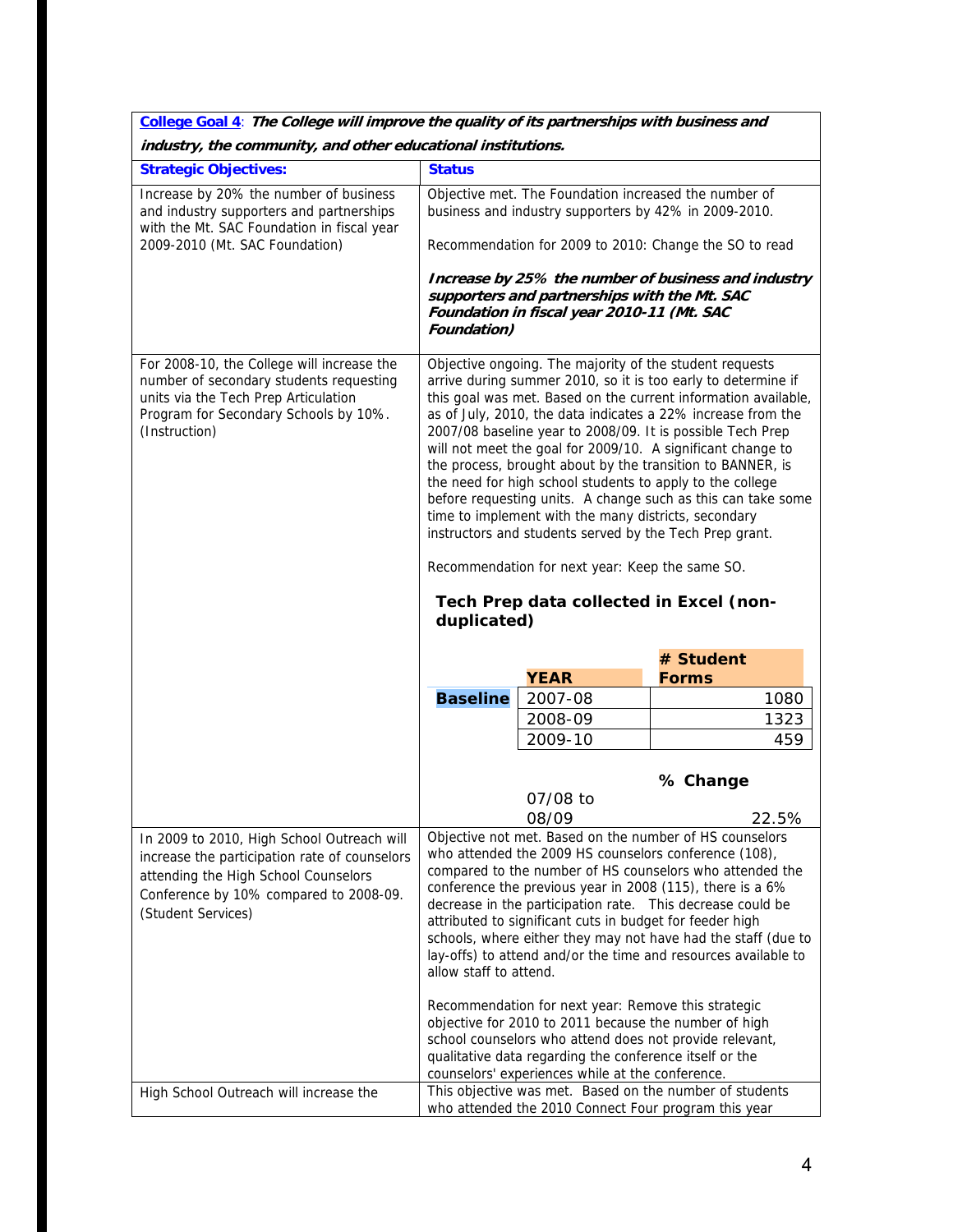**College Goal 4**: **The College will improve the quality of its partnerships with business and industry, the community, and other educational institutions.** 

| <b>Strategic Objectives:</b>                                                                                                                                                                                  | <b>Status</b>                                                                                                                                                                                                                                                                                                                                                                                                                                                                                                                                                                                                                                                                                                                                                                                                                                                                                                                                                                                                                                                                       |
|---------------------------------------------------------------------------------------------------------------------------------------------------------------------------------------------------------------|-------------------------------------------------------------------------------------------------------------------------------------------------------------------------------------------------------------------------------------------------------------------------------------------------------------------------------------------------------------------------------------------------------------------------------------------------------------------------------------------------------------------------------------------------------------------------------------------------------------------------------------------------------------------------------------------------------------------------------------------------------------------------------------------------------------------------------------------------------------------------------------------------------------------------------------------------------------------------------------------------------------------------------------------------------------------------------------|
| student participation rate in the Connect<br>Four program by 5% (over last year); with<br>a 5% increase (over last year) in the<br>number of students who enroll full-time in<br>credit classes in fall 2010. | (1639), compared to the number of students who attended<br>Connect Four the previous year in 2009 (1018), there is a<br>61% increase in the participation rate. This increase could be<br>attributed to the earlier registration date that students receive<br>only by participating in the program, which was not an<br>incentive the previous year. In addition, 1091 students<br>(69%) of students from the 2010 Connect Four program<br>enrolled full-time in credit classes in fall 2010, compared to<br>621 students (61%) in the previous year; there is an 8%<br>increase in full-time enrollment.<br>Recommendation for next year. The College should continue<br>this SO for 2010 to 2011 as is, however, it should separate<br>this objective into two SOs, one which compares participation<br>rates and the other which compares full-time enrollment.<br>Suggested re-write is:<br>High School Outreach will increase the student<br>participation rate in the Connect Four program by 5%<br>(over last year).<br>High School Outreach will increase by 5% (over last |
|                                                                                                                                                                                                               | year) the number of Connect Four students who enroll<br>full-time in credit classes in fall.                                                                                                                                                                                                                                                                                                                                                                                                                                                                                                                                                                                                                                                                                                                                                                                                                                                                                                                                                                                        |

| College Goal 5: The College will utilize and support appropriate technology to enhance                                                                                                                                                                               |                                                                                                                                                                                                                                                                                                                                                                                                                                                                                                                             |  |
|----------------------------------------------------------------------------------------------------------------------------------------------------------------------------------------------------------------------------------------------------------------------|-----------------------------------------------------------------------------------------------------------------------------------------------------------------------------------------------------------------------------------------------------------------------------------------------------------------------------------------------------------------------------------------------------------------------------------------------------------------------------------------------------------------------------|--|
| educational programs and services.<br><b>Status</b><br><b>Strategic Objectives:</b>                                                                                                                                                                                  |                                                                                                                                                                                                                                                                                                                                                                                                                                                                                                                             |  |
| Information Technology will expand use of<br>Luminis and Banner Web Self Service by<br>June 2010. Information Technology will<br>conduct 25 more training sessions,<br>including Phase II which focuses on Course<br>Studio for Faculty. (Information<br>Technology) | Objective met. Information Technology has expanded the use<br>of Luminis and Banner Web Self Service to the entire campus<br>community and added new functionality. Campus<br>announcements and information is now posted in the portal<br>on a role basis is targeted to those that need it. New<br>functionality, like the ability to do surveys, has been<br>implemented. IT assisted the Associated Students by<br>conducting their student elections via the Banner Web Self<br>Service survey tool inside the portal. |  |
|                                                                                                                                                                                                                                                                      | Information Technology in coordination with Professional<br>Development offered more than 25 training sessions including<br>managing the portal environment and course studio. IT also<br>conducted a special Web Self-Service training class for<br>Instructional managers that focused on using the budget<br>reporting tool.                                                                                                                                                                                             |  |
|                                                                                                                                                                                                                                                                      | Recommendation for next year: As the SO is complete, it may<br>be removed. The suggested new SO for next year would be:                                                                                                                                                                                                                                                                                                                                                                                                     |  |
|                                                                                                                                                                                                                                                                      | <b>Expand Banner functionality by working with campus</b><br>constituents to implement new features like<br>registration waitlist, drop for non-payment, and<br>additional data reports. IT will offer at least 10                                                                                                                                                                                                                                                                                                          |  |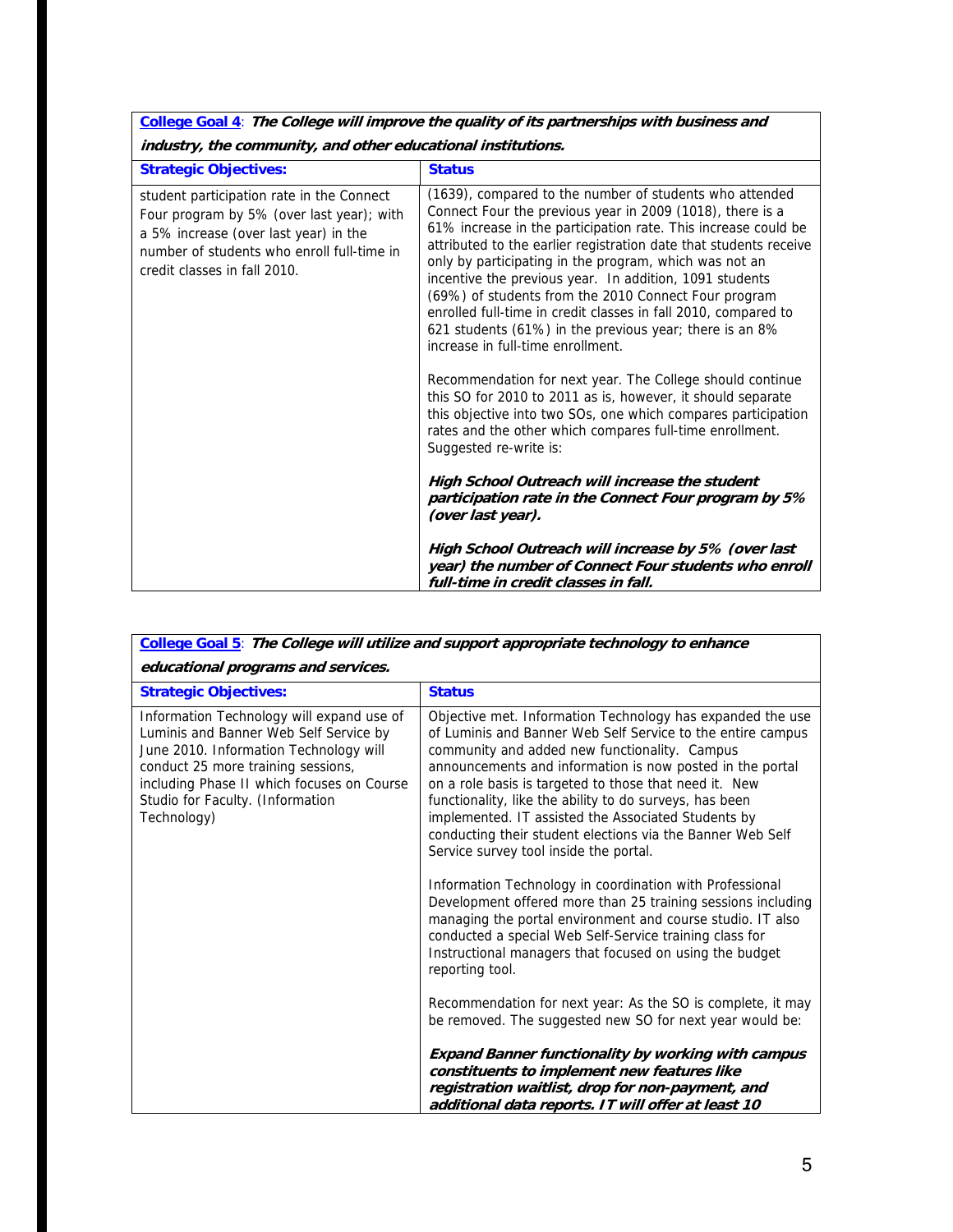**College Goal 5**: **The College will utilize and support appropriate technology to enhance educational programs and services.** 

| <b>Strategic Objectives:</b>                                                                                                                                                                                                                                                                      | <b>Status</b>                                                                                                                                                                                                                                                                                                                                                                                                                                                                                                                                                                                                                                                                                                                                                                                                                                                                                                                                                                                                                                             |  |  |
|---------------------------------------------------------------------------------------------------------------------------------------------------------------------------------------------------------------------------------------------------------------------------------------------------|-----------------------------------------------------------------------------------------------------------------------------------------------------------------------------------------------------------------------------------------------------------------------------------------------------------------------------------------------------------------------------------------------------------------------------------------------------------------------------------------------------------------------------------------------------------------------------------------------------------------------------------------------------------------------------------------------------------------------------------------------------------------------------------------------------------------------------------------------------------------------------------------------------------------------------------------------------------------------------------------------------------------------------------------------------------|--|--|
|                                                                                                                                                                                                                                                                                                   | training sessions focusing on accessing data and<br>reports via the portal and Argos.                                                                                                                                                                                                                                                                                                                                                                                                                                                                                                                                                                                                                                                                                                                                                                                                                                                                                                                                                                     |  |  |
| In 2009 to 2010, the Information<br>Technology unit will work with Human<br>Resources and Fiscal Services to implement<br>Web Self Service for Finance and Employee<br>modules. (Information Technology)                                                                                          | Objective met. The Web Self Service modules for Finance and<br>Employee are now available in the Luminis portal. Employees<br>can access the information 24 hours a day, 7 days a week<br>from on campus or from anywhere in the world.                                                                                                                                                                                                                                                                                                                                                                                                                                                                                                                                                                                                                                                                                                                                                                                                                   |  |  |
|                                                                                                                                                                                                                                                                                                   | Employees can view their pay stubs, check their vacation and<br>sick leave balances, and review their W-2 forms. Employees<br>can also update their contact information via the portal.<br>Employees who are budget managers can review and<br>approve requisitions and perform real-time budget queries.                                                                                                                                                                                                                                                                                                                                                                                                                                                                                                                                                                                                                                                                                                                                                 |  |  |
|                                                                                                                                                                                                                                                                                                   | Recommendation for 2009 to 2010: As the SO is complete, it<br>may be removed.                                                                                                                                                                                                                                                                                                                                                                                                                                                                                                                                                                                                                                                                                                                                                                                                                                                                                                                                                                             |  |  |
| In conjunction with the Technical Services<br>and Information Technology units,<br>implement standardized Audio Visual<br>systems in all permanent classrooms and<br>laboratories by December 2010. (Facilities)                                                                                  | Objective ongoing. All permanent classrooms except those in<br>the language center/ health careers buildings have been<br>upgraded to current standards. Work in the remaining<br>classrooms was not completed on schedule due to delays in<br>obtaining measure RR funds. The necessary funds were<br>received in June 2010 and the work is in the planning phase<br>with completion expected by spring or summer 2011.                                                                                                                                                                                                                                                                                                                                                                                                                                                                                                                                                                                                                                  |  |  |
| In conjunction with the Information<br>Technology unit, install telephones in all<br>permanent classrooms by December 2009.<br>(Facilities)                                                                                                                                                       | Recommendation for 2009 to 2010: Keep the same SO.<br>Objective met. Installing phones in new and remodeled<br>classrooms has been part of our campus standard for a<br>number of years. Since much of our classroom space has<br>been updated during this time, most of the classrooms have<br>received phones. However, that didn't address classrooms<br>which had been in existence prior to the campus standard or<br>those overlooked in the early days of the standard. With the<br>assistance of faculty, who identified those classrooms without<br>phones, we have subsequently installed phones in all<br>classrooms identified as lacking one.<br>Occasionally a previously unidentified classroom is brought to<br>our attention. In those cases phones are installed as soon as<br>possible.<br>Recommendation for 2009 to 2010: As the SO is complete, it<br>may be removed. New SLO for next year is:<br>IT will improve customer service by implementing<br>Help Desk software that has an easy to fill out web-<br>based ticket system. |  |  |
| The College will implement a five year plan<br>to attain the goal of equal access for all<br>students to audiovisual media shown on<br>campus beginning Academic Year 2009-10.<br>All audiovisual media purchased,<br>developed, and/or shown on campus will<br>be closed-captioned by the end of | Objective is ongoing. Breaking down barriers to access is not<br>only the right thing to do, it is also mandated by multiple<br>state and federal laws, as well as the Mt. SAC Mission<br>Statement. This Strategic Objective has been developed to<br>welcome and support all who wish to be part of our college<br>community. For the Academic Year 2009-2010, the plan has<br>focused on educating the campus community regarding our                                                                                                                                                                                                                                                                                                                                                                                                                                                                                                                                                                                                                  |  |  |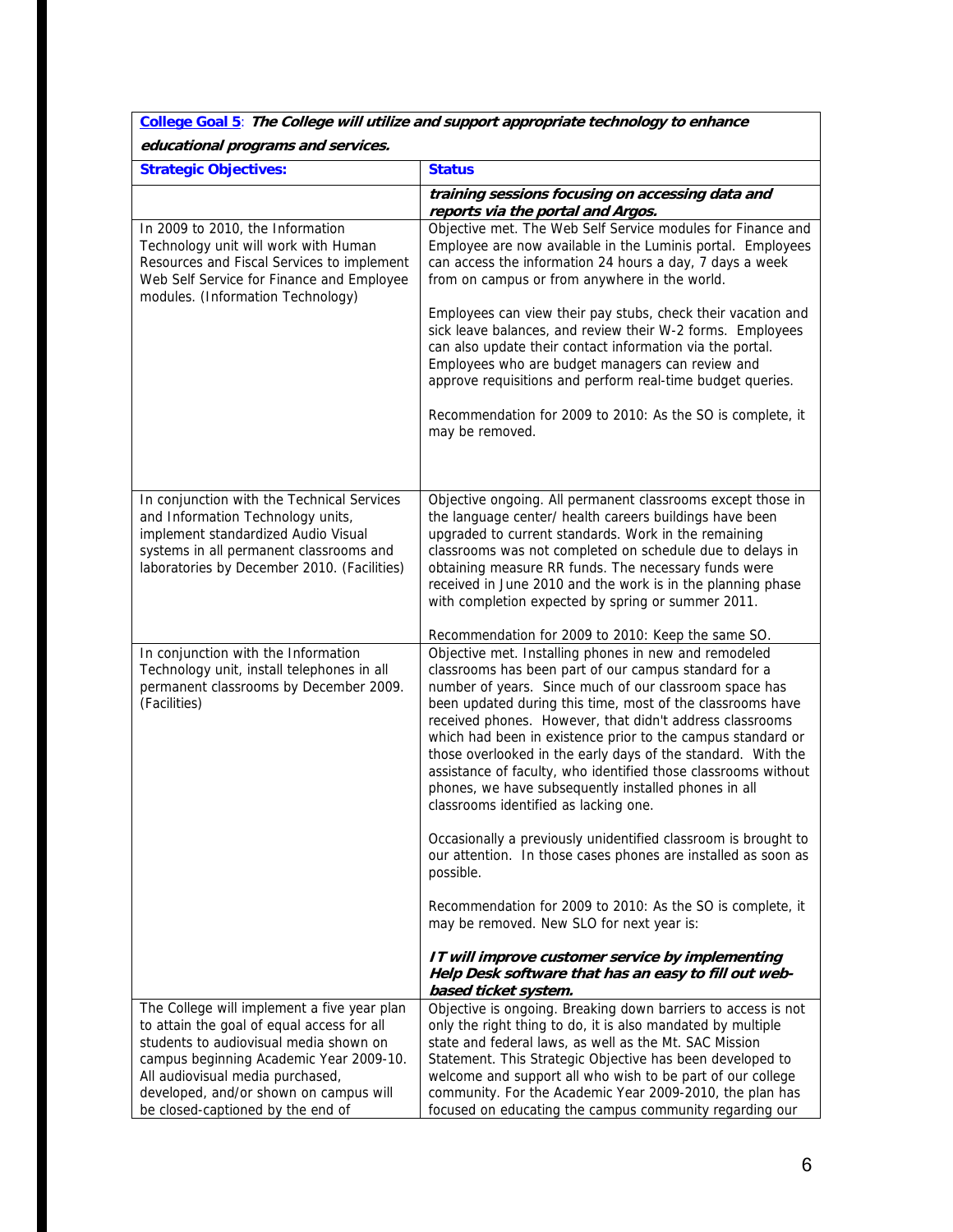| College Goal 5: The College will utilize and support appropriate technology to enhance |
|----------------------------------------------------------------------------------------|
| educational programs and services.                                                     |

| caacational programs and scribecs.        |                                                                                                                                                                                                                                                                                                                                                                                                                                                                                                  |  |
|-------------------------------------------|--------------------------------------------------------------------------------------------------------------------------------------------------------------------------------------------------------------------------------------------------------------------------------------------------------------------------------------------------------------------------------------------------------------------------------------------------------------------------------------------------|--|
| <b>Strategic Objectives:</b>              | <b>Status</b>                                                                                                                                                                                                                                                                                                                                                                                                                                                                                    |  |
| Academic Year 2014-15. (Student Services) | responsibility for captioning of all media.                                                                                                                                                                                                                                                                                                                                                                                                                                                      |  |
|                                           | Recommended for next year: Keep this SO, but re-write as<br>noted below:                                                                                                                                                                                                                                                                                                                                                                                                                         |  |
|                                           | The College will implement a five year plan to attain<br>the goal of equal access to audiovisual media shown<br>on campus for all individuals beginning Academic Year<br>2009-2010. This includes access for students, faculty,<br>staff and visitors. All audiovisual media purchased,<br>developed, and/or shown on campus will be<br>captioned by the end of Academic Year 2014-15. The<br>responsibility to meet this college-wide objective lies<br>with all teams. (Captioning Task Force) |  |

| College Goal 6: The College will provide opportunities for increased diversity and equity for all                                                                                                                      |                                                                                                                                                                                                                                                                                                                                                                                                                                                                                                                                                                                                                                                                                                                        |  |
|------------------------------------------------------------------------------------------------------------------------------------------------------------------------------------------------------------------------|------------------------------------------------------------------------------------------------------------------------------------------------------------------------------------------------------------------------------------------------------------------------------------------------------------------------------------------------------------------------------------------------------------------------------------------------------------------------------------------------------------------------------------------------------------------------------------------------------------------------------------------------------------------------------------------------------------------------|--|
| across campus.                                                                                                                                                                                                         |                                                                                                                                                                                                                                                                                                                                                                                                                                                                                                                                                                                                                                                                                                                        |  |
| <b>Strategic Objectives:</b>                                                                                                                                                                                           | <b>Status</b>                                                                                                                                                                                                                                                                                                                                                                                                                                                                                                                                                                                                                                                                                                          |  |
| In 2009 to 2010, HR will increase<br>opportunities for diversity in employment<br>by identifying at least five (5) new<br>recruitment sources targeting<br>underrepresented applicant groups.<br>(Human Resources)     | Objective met. Human Resources used thirteen (13) new<br>recruitment sources, targeting underrepresented applicant<br>groups, during the 2009/10 year. Human Resources will<br>continue to strive to identify diverse recruitment sources<br>targeting underrepresented applicant groups.<br>Recommendation for next year: Keep the same SO, but<br>update the year.                                                                                                                                                                                                                                                                                                                                                   |  |
| The ASPIRE (African American Student<br>Success Program Inspiring Responsibility<br>for Education) program will increase the<br>student participation rate by 50% (over last<br>year) by June 2010. (Student Services) | Objective met. Based on the number of students who<br>participated in the ASPIRE program this year (175),<br>compared to the number of students who participated in the<br>ASPIRE program in the previous year in 2009 (79), there is a<br>121% increase in the participation rate.<br>Recommendation for next year: Keep the same SO, but<br>update the year.                                                                                                                                                                                                                                                                                                                                                         |  |
| The ASPIRE program will increase the<br>number of students who have an<br>achievable educational plan on file by 50%<br>(over last year) by June 2010. (Student<br>Services)                                           | Objective is ongoing. With the college moving away from<br>paper educational plans to an electronic educational plan<br>system (DegreeWorks called the Mountie Academic Plan -<br>MAP), we have put this objective on hold until the 2010-11<br>academic year in which we would be able to accurately<br>capture the number of educational plans that ASPIRE<br>students currently have on file. The previous process did not<br>lend itself well to capturing accurate data.<br>Recommendation for next year: Continue this strategic<br>objective, however, the objective should read:<br>At least 50% of Aspire program participants will have<br>an achievable educational plan in the MAP system by<br>June 2011. |  |
| By June 2010, the Student Equity<br>Committee will provide an informational<br>presentation to increase campus awareness                                                                                               | Objective ongoing. The Student Equity Committee did not<br>present the AB540 presentation to the Faculty Flex Day in<br>February. The Student Equity Committee presented a                                                                                                                                                                                                                                                                                                                                                                                                                                                                                                                                             |  |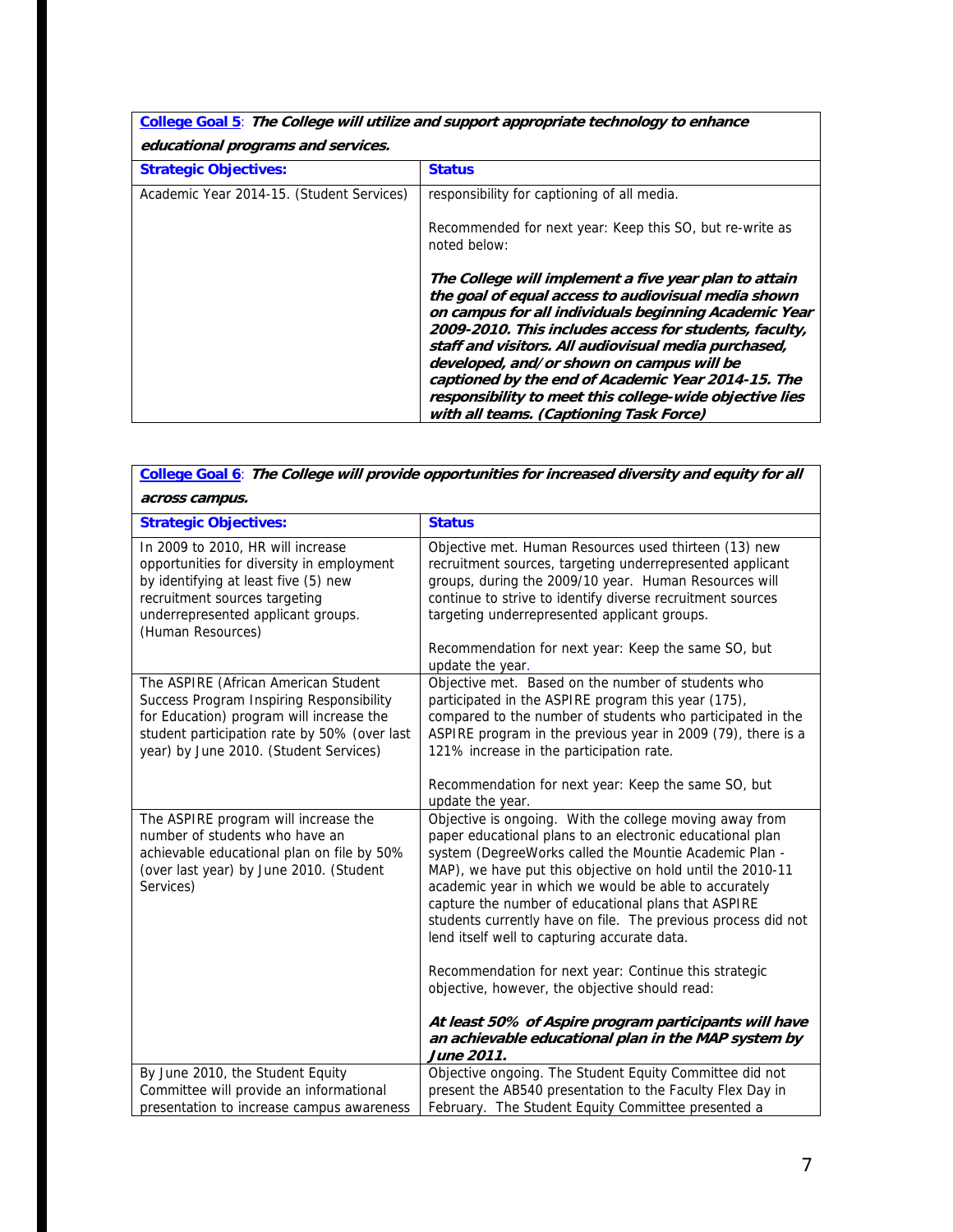**College Goal 6**: **The College will provide opportunities for increased diversity and equity for all across campus.** 

| <b>Strategic Objectives:</b>                                                                                                                                                                   | <b>Status</b>                                                                                                                                                                                                                                                                                                                                                          |  |
|------------------------------------------------------------------------------------------------------------------------------------------------------------------------------------------------|------------------------------------------------------------------------------------------------------------------------------------------------------------------------------------------------------------------------------------------------------------------------------------------------------------------------------------------------------------------------|--|
| about the barriers and effective strategies<br>to assist AB 540 students in completing<br>their educational goals.                                                                             | workshop at the Statewide Academic Senate's Equity and<br>Diversity Institute which was held on the same day. The<br>committee received many positive reviews and was asked to<br>share our Student Equity Plan as well as make<br>recommendations to other campuses on how they can<br>strengthen their committees.<br>Recommendation for 2009 to 2010: Keep same SO. |  |
| By June 2010, the Student Equity<br>Committee will present the Equity for all<br>Report to the English and math<br>Departments to discuss the findings and<br>implications on student success. | Objective ongoing. The Student Equity Committee decided to<br>postpone the presentation of the Equity for All Report for<br>both departments until the Fall semester.<br>Recommendation for 2009 to 2010: Keep same SO, but<br>update year.                                                                                                                            |  |

**College Goal 7**: **The College will increase access for students by strengthening recruitment and opportunities for full participation in College programs and services**.

| <b>Strategic Objectives:</b>                                                                                                                                                                                                                                                                       | <b>Status</b>                                                                                                                                                                                                                                                                                                                                                                                                                                                                                                                                                                                                                                                                                              |
|----------------------------------------------------------------------------------------------------------------------------------------------------------------------------------------------------------------------------------------------------------------------------------------------------|------------------------------------------------------------------------------------------------------------------------------------------------------------------------------------------------------------------------------------------------------------------------------------------------------------------------------------------------------------------------------------------------------------------------------------------------------------------------------------------------------------------------------------------------------------------------------------------------------------------------------------------------------------------------------------------------------------|
| The number of students participating in the<br>"Cash for College" and the "It's Not Too<br>Late" financial aid and recruitment events<br>will increase by 20% and will be expanded<br>to include an on-campus program effort of<br>similar design during the spring of 2010.<br>(Student Services) | Objective not met. Although the college offered the two<br>workshops, the number of attendees was diluted because<br>more people chose to attend the high school presentations<br>that the college offered based on numerous requests for<br>these general overview workshops as well as hands-on<br>sessions. Overall, the college offered more outreach efforts to<br>the constituents than it would have done with the originally<br>envisioned "Cash for College" and "It's Not Too Late"<br>workshops.<br>Recommendation for 2009 to 2010: Re-write the objective to<br>read:<br>The number of outreach efforts related to financial aid<br>will increase by 5% in 2010-11 from the previous<br>year. |

| College Goal 8: The College will encourage and support participation in professional                                                  |                                                                                           |
|---------------------------------------------------------------------------------------------------------------------------------------|-------------------------------------------------------------------------------------------|
| development to strengthen programs and services.                                                                                      |                                                                                           |
| <b>Strategic Objectives:</b>                                                                                                          | <b>Status</b>                                                                             |
| Increase the number of workshops, offered<br>via POD/PDC, by 5% in comparison to the<br>previous fiscal year offerings. (Instruction) | Objective met. Data from July 2009 to March 2010 and<br>percent increase from (2008-2009) |
|                                                                                                                                       | Workshops: 167 - Increase of 56%                                                          |
|                                                                                                                                       | Enrolled: 2318 - Increase of 125%                                                         |
|                                                                                                                                       | Attendees: 1584 – Increase of 86%                                                         |
|                                                                                                                                       | 2010 Classified Conference attendance – Increase of 120%                                  |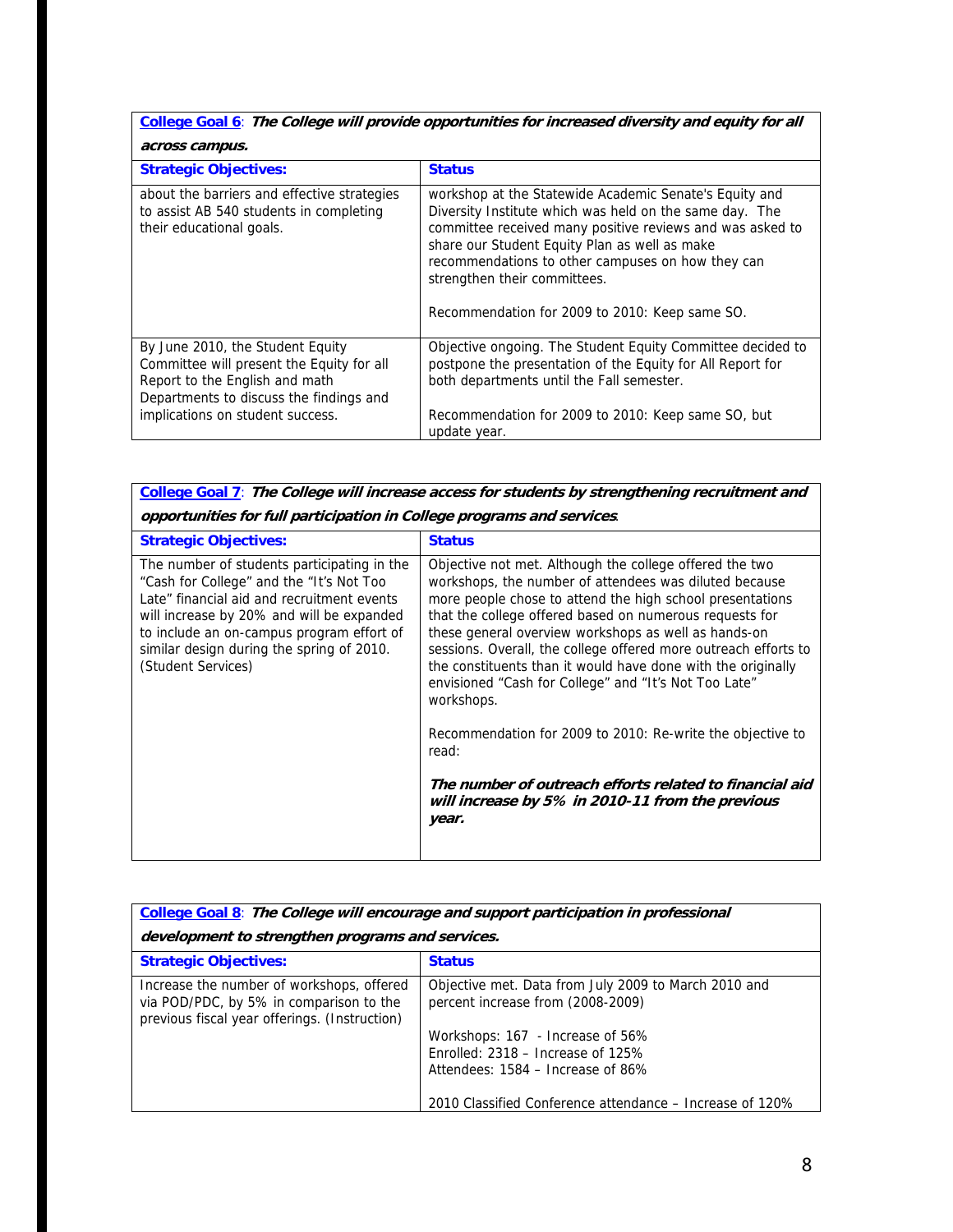| College Goal 8: The College will encourage and support participation in professional |                                                                            |
|--------------------------------------------------------------------------------------|----------------------------------------------------------------------------|
| development to strengthen programs and services.                                     |                                                                            |
| <b>Strategic Objectives:</b>                                                         | <b>Status</b>                                                              |
|                                                                                      | (from 2007 conference)                                                     |
|                                                                                      | Recommendation for next year: As the SO is complete, it may<br>be removed. |

|                                                                                                                                                                                                          | College Goal 9: The College will provide facilities and infrastructure that support exemplary                                                                                                                                                                                                                                                                                                                                                                                                                                                                                                                                                                                                             |
|----------------------------------------------------------------------------------------------------------------------------------------------------------------------------------------------------------|-----------------------------------------------------------------------------------------------------------------------------------------------------------------------------------------------------------------------------------------------------------------------------------------------------------------------------------------------------------------------------------------------------------------------------------------------------------------------------------------------------------------------------------------------------------------------------------------------------------------------------------------------------------------------------------------------------------|
| programs and consider the health and safety of the campus community.                                                                                                                                     |                                                                                                                                                                                                                                                                                                                                                                                                                                                                                                                                                                                                                                                                                                           |
| <b>Strategic Objectives:</b>                                                                                                                                                                             | <b>Status</b>                                                                                                                                                                                                                                                                                                                                                                                                                                                                                                                                                                                                                                                                                             |
| Increase the capacity of the Mt. SAC on-site<br>computer network by upgrading main<br>connection (backbone) speed and capacity<br>by January 30, 2010. (Information<br>Technology)                       | Objective met. The external backbone part of this project was<br>completed. We had a single fractional DS3 line which allowed<br>the college a maximum of 45 Mbps (Megabits per second)<br>which was maxed out daily by 8:00 a.m. and stayed there<br>until about 9:00 p.m. We now have two lines providing up to<br>Gigabit (1000 Mbps.) each. Current usage is about four<br>times our previous maximum capacity so we still have plenty<br>of room to grow.                                                                                                                                                                                                                                            |
|                                                                                                                                                                                                          | In addition to providing much more speed and overall<br>bandwidth, the new lines provide something we never had<br>before, redundancy. Each line is provided by a different<br>carrier and via a different pathway onto campus. If either<br>line is damaged or fails, the other line can absorb the load of<br>the entire campus. Additionally we have increased the on<br>campus network backbone.                                                                                                                                                                                                                                                                                                      |
|                                                                                                                                                                                                          | Previously our maximum on campus bandwidth was 1 Gbps.<br>The users only experienced this kind of speed between the<br>three major buildings which acted as distribution points to<br>the rest of the campus. Actual speed to the desktop was, at<br>best, Fast Ethernet (100 Mbps), and in many cases standard<br>Ethernet (10 Mbps). As the college constructed new<br>buildings and remodeled old ones we have upgraded the<br>speed between major buildings to 10 Gbps and expanded the<br>number of major buildings from three to seven. In about<br>30% of the campus we now have the capability to provide 1<br>Gbps to the desktop.<br>Recommendation for 2009 to 2010: As the SO is complete, it |
|                                                                                                                                                                                                          | may be removed.                                                                                                                                                                                                                                                                                                                                                                                                                                                                                                                                                                                                                                                                                           |
| Remove 25% of physical barriers to<br>accessibility on campus as identified by the<br>2008 transition plan by June 2010, with<br>focus on restroom accessibility in<br>permanent buildings. (Facilities) | Objective ongoing. A campus wide study of barriers to<br>accessibility has been completed. Work to remove the<br>barriers was not completed on schedule due to delays in<br>obtaining measure RR funds. The necessary funds were<br>received in June 2010. Planning and design is in the early<br>phase and the work is expected to be complete by summer<br>2011.                                                                                                                                                                                                                                                                                                                                        |
|                                                                                                                                                                                                          | Recommendation for 2009 to 2010: Keep the same SO.                                                                                                                                                                                                                                                                                                                                                                                                                                                                                                                                                                                                                                                        |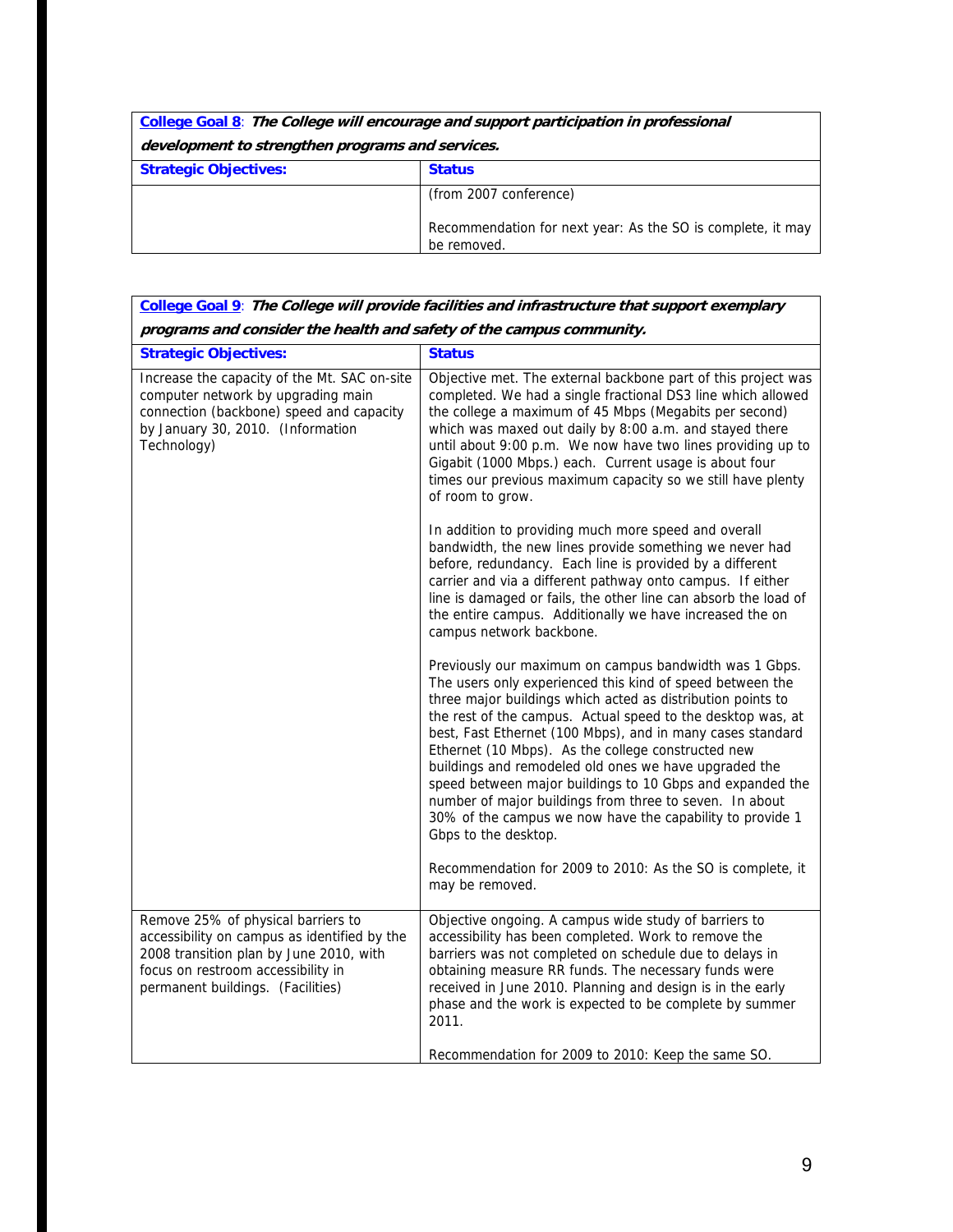#### **College Goal 10**: **The College will ensure that basic skills development is a major focus in its planning efforts.**

| <b>Strategic Objectives:</b>                                                                                                                                                                                              | <b>Status</b>                                                                                                                                                                                                                                                                                                                                                                                                                                                                                                                                                                                                                                                                                                                                                                                                                                                                                                                                                                                                                                                                                                                                                                                   |
|---------------------------------------------------------------------------------------------------------------------------------------------------------------------------------------------------------------------------|-------------------------------------------------------------------------------------------------------------------------------------------------------------------------------------------------------------------------------------------------------------------------------------------------------------------------------------------------------------------------------------------------------------------------------------------------------------------------------------------------------------------------------------------------------------------------------------------------------------------------------------------------------------------------------------------------------------------------------------------------------------------------------------------------------------------------------------------------------------------------------------------------------------------------------------------------------------------------------------------------------------------------------------------------------------------------------------------------------------------------------------------------------------------------------------------------|
| By August 30, 2009, the College will<br>document the successful achievement of at<br>least 80% of the project goals identified by<br>departments/unit that receive 2008-09<br>Basic Skills funding in accordance with the | Objective met. As of August 2009, the final total was that<br>77% (75/98) of projects had successful achievement of<br>project goals identified by departments/units that received<br>2008-2009 Basic Skills funding.                                                                                                                                                                                                                                                                                                                                                                                                                                                                                                                                                                                                                                                                                                                                                                                                                                                                                                                                                                           |
| Basic Skills Action Plan. (Basic Skills<br>Committee)                                                                                                                                                                     | Although the target of 80% success was not met, the<br>outcome of 77% success indicates promise in both meeting<br>and exceeding the 80% criteria in future years. Looking<br>more closely at the data, it appears that some project goals<br>were not met due to setting criteria too high while others<br>were not met because the project goals changed. In<br>addition, many projects were just shy of meeting their<br>intended goals by a very small fraction. In 2009 to 2010, the<br>project managers evaluated the feasibility of meeting certain<br>expectations (e.g., 90% success rate for students in a special<br>program) and sought the assistance of the Research and<br>Institutional Effectiveness office as soon as possible when<br>project goals change or become difficult to measure. The<br>Basic Skills Coordinating Committee had dialogue about the<br>quality of projects and unmet goals. From understanding the<br>common thread between projects with unmet goals, the<br>Committee can make future recommendations to build a<br>supporting structure to ensure the completion of all projects.<br>Recommendation for next year: As the SO is complete, it may |
|                                                                                                                                                                                                                           | be removed.                                                                                                                                                                                                                                                                                                                                                                                                                                                                                                                                                                                                                                                                                                                                                                                                                                                                                                                                                                                                                                                                                                                                                                                     |
| By June 2010, the College will fund, as<br>money is available, activities identified in<br>the Basic Skills Action Plan using the<br>available BSI funding. (Basic Skills<br>Committee)                                   | Objective met. Allocations to support activities of the Basic<br>Skills Action plan were done, but not all project proposals<br>could be supported. Substantial carryover supported these<br>proposals even though the overall funding for Basic Skills was<br>reduced in 2009-10.                                                                                                                                                                                                                                                                                                                                                                                                                                                                                                                                                                                                                                                                                                                                                                                                                                                                                                              |
|                                                                                                                                                                                                                           | Recommendation for next year: Keep the same SO, but<br>update to June 2011.                                                                                                                                                                                                                                                                                                                                                                                                                                                                                                                                                                                                                                                                                                                                                                                                                                                                                                                                                                                                                                                                                                                     |
| By June 2010, the Board of Trustees will<br>have received and discussed three reports<br>on the performance of the CLASS project<br>cohort of students. (President's Advisory<br>Council)                                 | Objective met. The President and one Board Member<br>attended CLASS project meetings with other Colleges. They<br>shared their reports and discussed implications with the<br>Board of Trustees.                                                                                                                                                                                                                                                                                                                                                                                                                                                                                                                                                                                                                                                                                                                                                                                                                                                                                                                                                                                                |
|                                                                                                                                                                                                                           | Recommendation for next year: Keep SO, but edit as noted<br>below:                                                                                                                                                                                                                                                                                                                                                                                                                                                                                                                                                                                                                                                                                                                                                                                                                                                                                                                                                                                                                                                                                                                              |
|                                                                                                                                                                                                                           | The Board of Trustees will continue their discussion of<br>the CLASS project and its reports and its implications<br>to the College.                                                                                                                                                                                                                                                                                                                                                                                                                                                                                                                                                                                                                                                                                                                                                                                                                                                                                                                                                                                                                                                            |
| By 2013, all department chairs and IEC will<br>be able to demonstrate competency in the<br>use of the CLASS project SMART tool.<br>(President's Advisory Council)                                                         | Objective ongoing. The Math and English Department Chairs<br>were asked to sign onto and demonstrate the usefulness of<br>the Cal-PASS Smart Tool software that contains the colleges<br>MIS data on success, retention, and awards. They were also<br>asked to demonstrate the usefulness of the CLASS project.<br>The Math Department did this work, while the English<br>Department postponed its work on this Tool until 2010 to                                                                                                                                                                                                                                                                                                                                                                                                                                                                                                                                                                                                                                                                                                                                                            |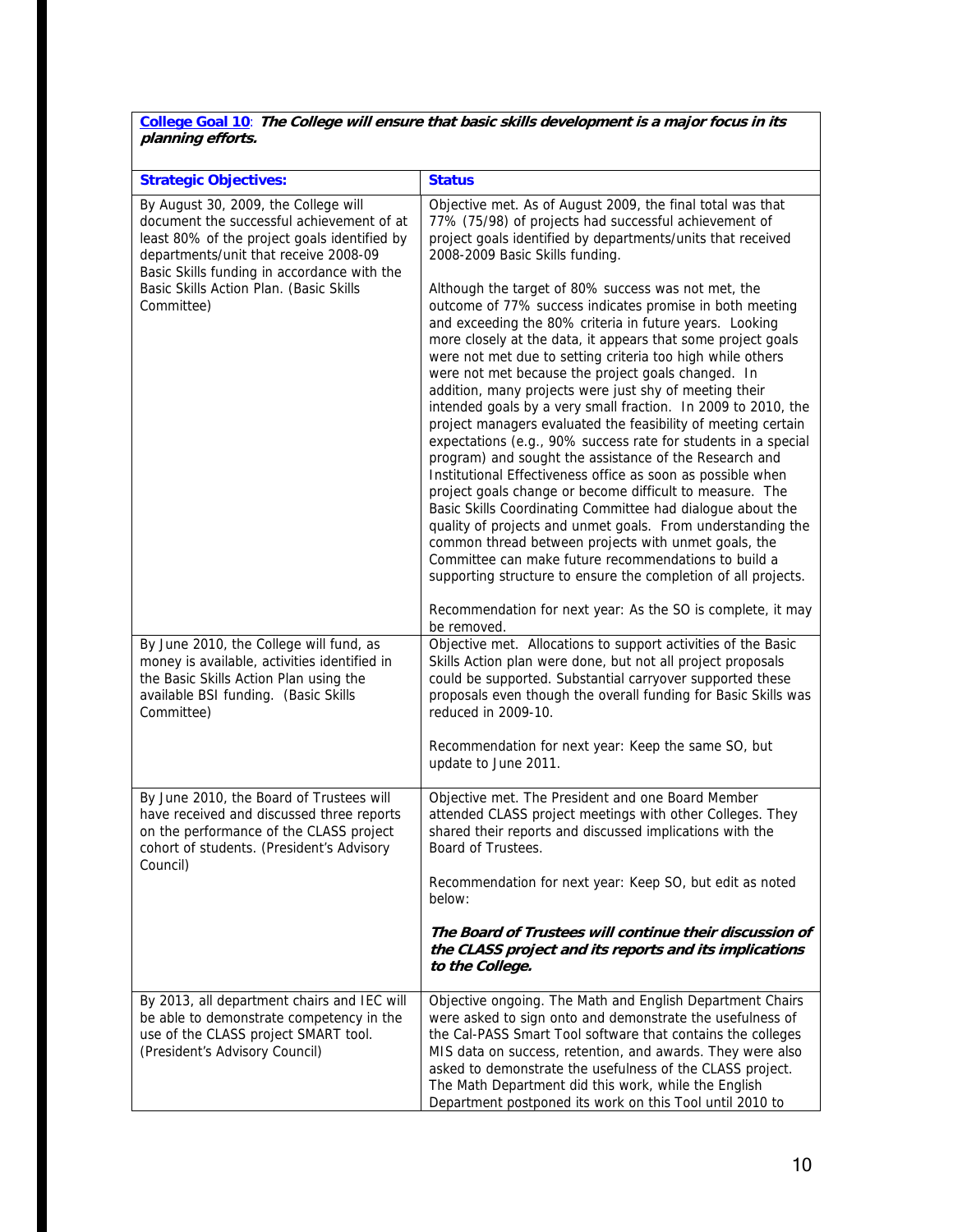**College Goal 10**: **The College will ensure that basic skills development is a major focus in its planning efforts.** 

| <b>Strategic Objectives:</b> | <b>Status</b>                                                          |
|------------------------------|------------------------------------------------------------------------|
|                              | 2011 to compliment its continued work on student learning<br>outcomes. |
|                              | Recommendation for next year: Continue this SO.                        |

| and among departments, committees, teams and employee groups across the campus.                                                                                                                                                                                                                                                                                           |  |
|---------------------------------------------------------------------------------------------------------------------------------------------------------------------------------------------------------------------------------------------------------------------------------------------------------------------------------------------------------------------------|--|
|                                                                                                                                                                                                                                                                                                                                                                           |  |
| Objective not met. The OSS Employee Survey results for fall<br>communications was going well at the college. For these<br>satisfaction with communications only increased by 1% to                                                                                                                                                                                        |  |
| In fall 2009, most of the governance questions were added to<br>the OSS Employee Survey (See Employee Survey 2009). This<br>process allowed more employees to complete the governance<br>respondents; however, merging the two surveys meant that<br>some of the governance questions needed to be re-worded<br>and some of the response choices changed. Thus, comparing |  |
|                                                                                                                                                                                                                                                                                                                                                                           |  |
| The next administration of the OSS Employee Survey<br>employee satisfaction with communications by 5%<br>(baseline year of fall 2007=46%, fall 2009=47%).                                                                                                                                                                                                                 |  |
| The next administration of the OSS Employee Survey<br>will allow the College to measure an increase of 5% in<br>participatory governance communications (average of<br>42.7% fall 2009 questions 108-109). (President's                                                                                                                                                   |  |
|                                                                                                                                                                                                                                                                                                                                                                           |  |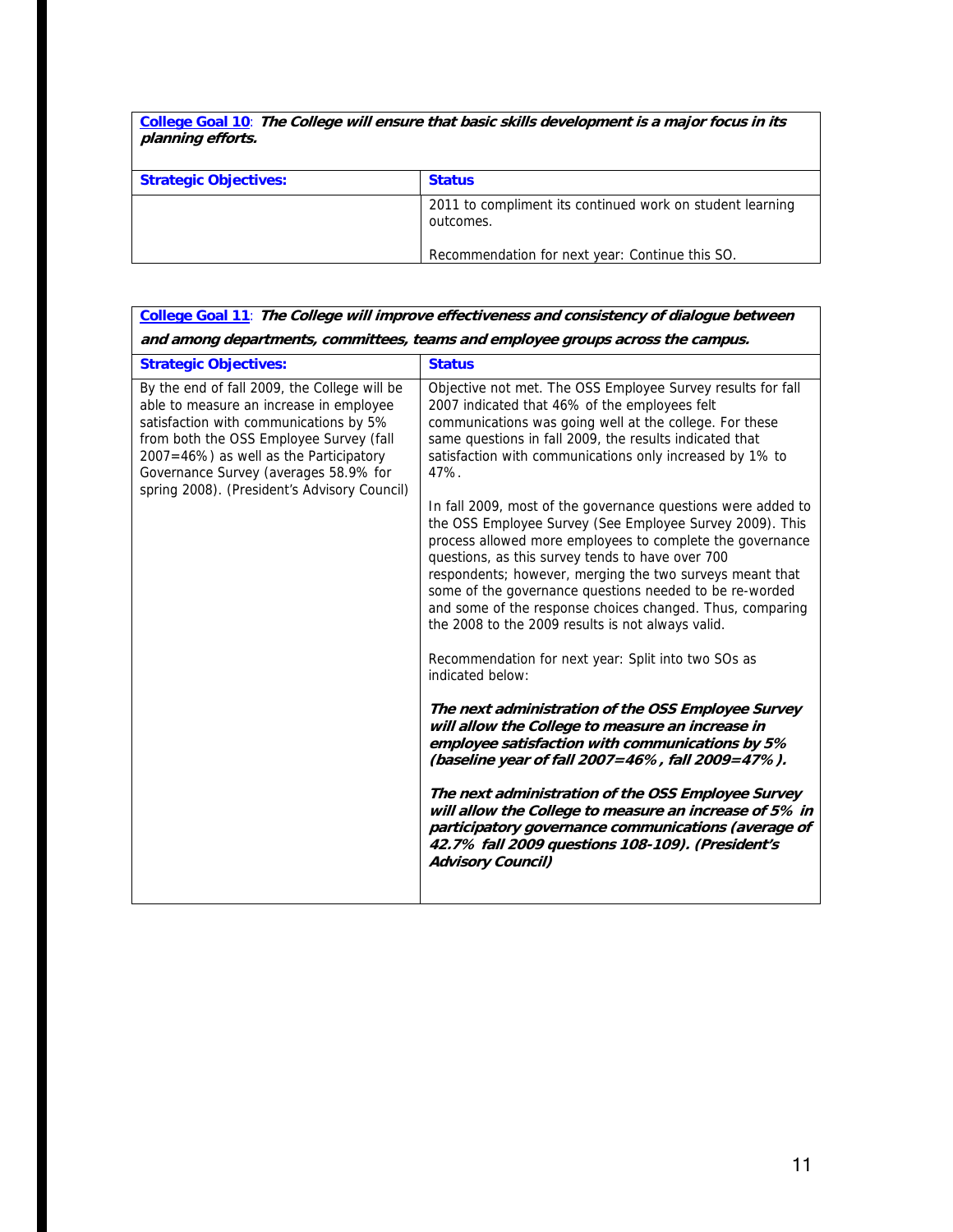College Goal 12**: The College will engage students in activities and programs designed to increase their term-to-term enrollment (i.e. persistence).he College will engage students in activities and programs designed to increase their term-to-term enrollment (i.e. persistence).** 

| <b>Strategic Objectives:</b>                                                                                                                                                                | <b>Status</b>                                                                                                                                                                                                                                                                                                                                                                                                                                                                                                                                                                                                                                                                                                                                              |
|---------------------------------------------------------------------------------------------------------------------------------------------------------------------------------------------|------------------------------------------------------------------------------------------------------------------------------------------------------------------------------------------------------------------------------------------------------------------------------------------------------------------------------------------------------------------------------------------------------------------------------------------------------------------------------------------------------------------------------------------------------------------------------------------------------------------------------------------------------------------------------------------------------------------------------------------------------------|
| Student Preparation and Success Council<br>will research and evaluate current campus<br>efforts to address persistence. (Student<br>Preparation and Success Council)                        | Objective ongoing. Student Preparation and Success (SP&S)<br>Council took on this SO. Several discussions were held and<br>published articles addressed related to student persistence.<br>The following policies and procedures were reviewed and<br>acted upon, all of which have an impact on improving student<br>persistence: special registration consideration, catalog rights,<br>Adult Diploma Progress Policy, Counseling Intervention Plan,<br>course withdrawal, multiple measures, Universal Design.<br>Plans are to continue the discussions and planning related to<br>persistence by understanding the CLASS project data,<br>Student Equity Plan and the Equity for All Report and the<br>implications for improving student persistence. |
|                                                                                                                                                                                             | Recommendation for next year: Keep same SO.                                                                                                                                                                                                                                                                                                                                                                                                                                                                                                                                                                                                                                                                                                                |
| Student Preparation and Success Council<br>will develop a strategic plan to connect<br>students with campus resources and<br>support services. (Student Preparation and<br>Success Council) | SP&S Council will develop a strategic plan to connect<br>students with campus resources and support services.<br>Ongoing. The Council held discussions on several efforts and<br>plans designed to provide more direct services to students<br>including: Counseling Intervention Plan, Universal Design,<br>Roadmap to Student Services. Plans are to have<br>presentations on understanding the CLASS project data and<br>how to address findings from the CLASS project data and the<br>Student Equity Plan to further develop a strategic plan related<br>to connecting students with resources and services.                                                                                                                                          |
|                                                                                                                                                                                             | Recommendation for next year: Keep same SO.                                                                                                                                                                                                                                                                                                                                                                                                                                                                                                                                                                                                                                                                                                                |
|                                                                                                                                                                                             |                                                                                                                                                                                                                                                                                                                                                                                                                                                                                                                                                                                                                                                                                                                                                            |

| College Goal 13: The College will improve integration of campus-wide planning activities.                                                           |                                                                                                                                                                                                                                                                                                                                                                                                                                                                                |
|-----------------------------------------------------------------------------------------------------------------------------------------------------|--------------------------------------------------------------------------------------------------------------------------------------------------------------------------------------------------------------------------------------------------------------------------------------------------------------------------------------------------------------------------------------------------------------------------------------------------------------------------------|
| <b>Strategic Objectives:</b>                                                                                                                        | <b>Status</b>                                                                                                                                                                                                                                                                                                                                                                                                                                                                  |
| During 2009 to 2010, the College will<br>evaluate the effectiveness of the major<br>planning processes on campus. (President's<br>Advisory Council) | Objective met. During the year, the College's Institutional<br>Effectiveness Committee (IEC) asked employees to evaluate<br>its planning and program review process known as Planning<br>for Institutional Effectiveness (PIE). Deans provided<br>evaluations of PIE to their Vice Presidents. The Vice<br>Presidents provided the summary evaluation to IEC. IEC also<br>asked all employees to complete an online survey to evaluate<br>PIE.                                 |
|                                                                                                                                                     | A second Integrated Planning Summit was held in fall 2009 to<br>learn about integrated planning, the relationship between<br>department/unit student learning outcomes, administrative<br>unit objectives and Planning for Institutional Effectiveness<br>and the master plans. Based on the day, the group indicated<br>in their evaluation that they had learned more about planning<br>and how what they do relates to the plans and they called for<br>more such meetings. |
|                                                                                                                                                     | At least two convening's were held with employees across the<br>campus to discuss how best to use the Educational Master                                                                                                                                                                                                                                                                                                                                                       |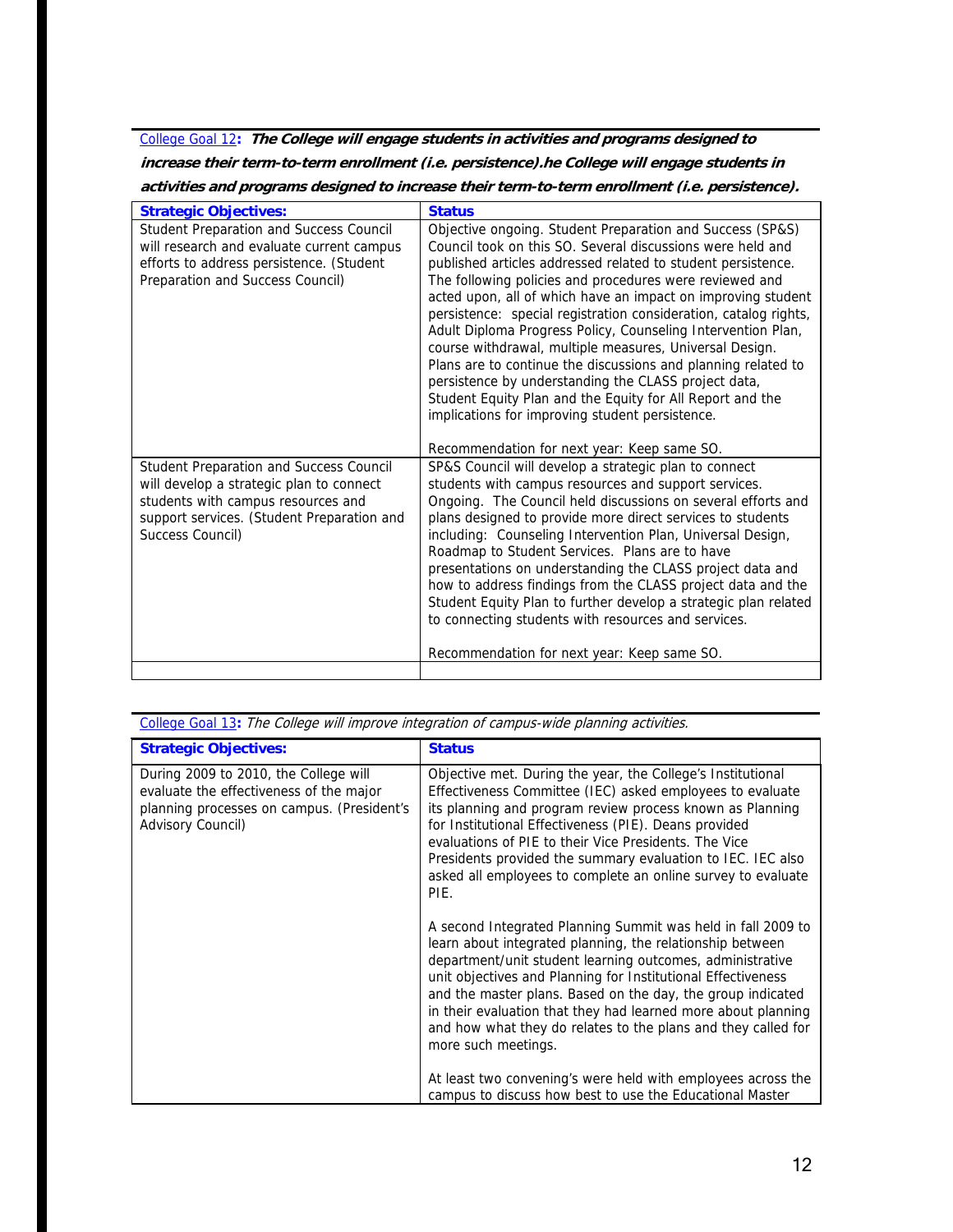|                                                                                                                                                                                                           | Plan (EMP). The events provided an opportunity for<br>employees to evaluate the EMP and determine how best to<br>use it in their departments given the current downturn in the<br>economy.<br>Drafts of the Facilities Master Plan were vetted with various<br>employees using a realistic model of application of the<br>current situation to extrapolation to the future. The FMP was<br>also drafted to align with the EMP and the Technology Master<br>Plan (TMP).                                                |
|-----------------------------------------------------------------------------------------------------------------------------------------------------------------------------------------------------------|-----------------------------------------------------------------------------------------------------------------------------------------------------------------------------------------------------------------------------------------------------------------------------------------------------------------------------------------------------------------------------------------------------------------------------------------------------------------------------------------------------------------------|
|                                                                                                                                                                                                           | The Basic Skills Coordinating Committee evaluated its<br>previous year's process for allocating funding to projects. In<br>2009 to 2010, it revised the processes and rubric to allow for<br>improvements based on feedback from project managers and<br>the committee members.                                                                                                                                                                                                                                       |
| During 2009 to 2010, the College will<br>provide documentation for how resources<br>(monetary and other) requested in PIE are<br>used for resource allocation purposes.<br>(Budget Committee, PAC, Teams) | Objective met. In March 2010, the Budget Committee<br>finalized its Mt. SAC Budget Review And Development Process<br>Guide. The Guide provides the College employees with both a<br>narrative and flowchart perspective of how resources<br>requested in PIE are used for resource allocation purposes in<br>the budget process.<br>http://inside.mtsac.edu/organization/committees/budget/doc<br>uments.html<br>http://www.mtsac.edu/administration/research/pdf/newslette<br>rs/2010-03_planning_for_excellence.pdf |
|                                                                                                                                                                                                           | Recommendation for next year: Remove SO. Create new SO<br>such as:                                                                                                                                                                                                                                                                                                                                                                                                                                                    |
|                                                                                                                                                                                                           | The College will provide at least one communications<br>to the employees to demonstrate how PIE resources<br>are used in the resource allocation process. (PAC)                                                                                                                                                                                                                                                                                                                                                       |